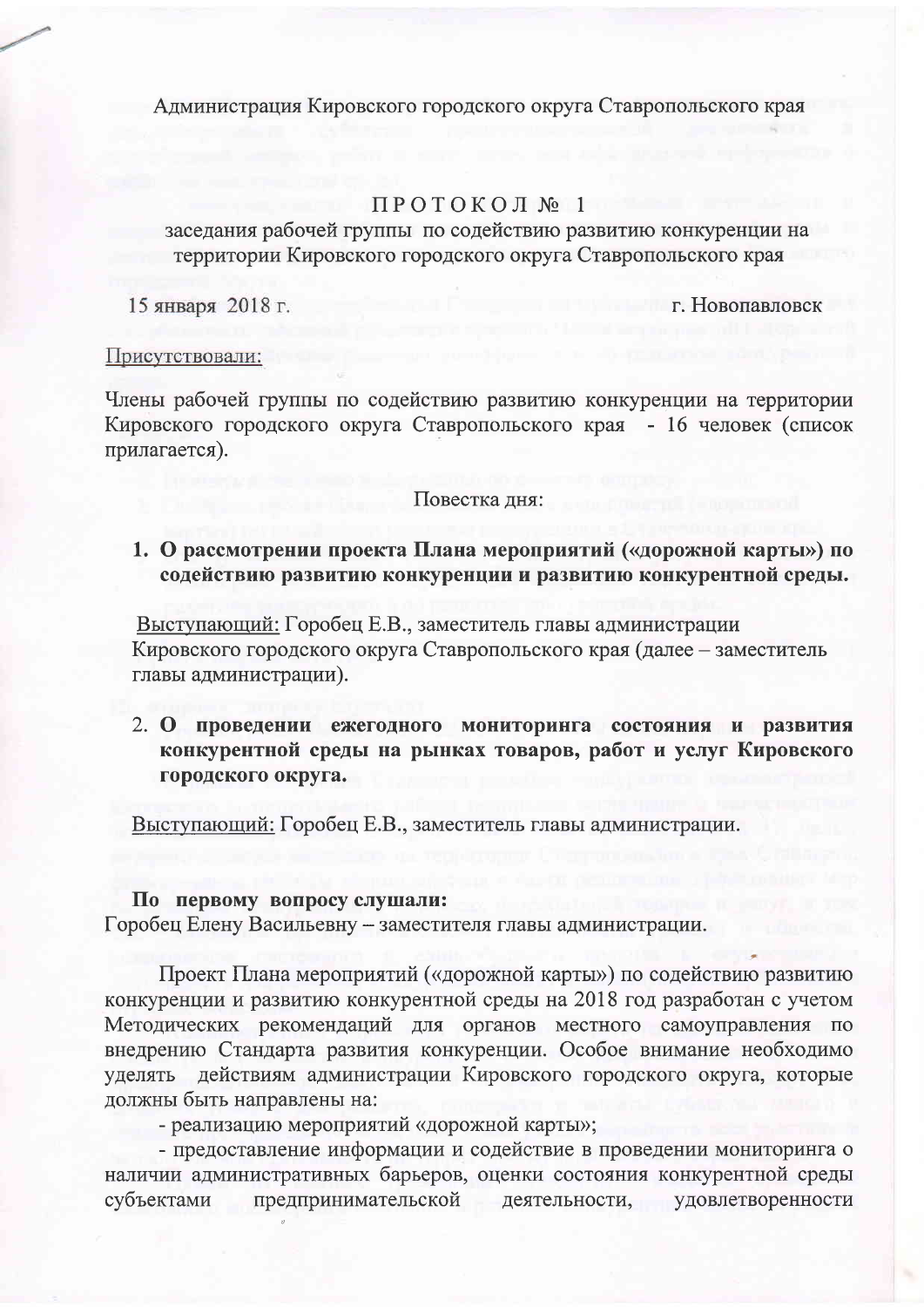потребителей качеством товаров, работ и услуг на товарных рынках, деятельности субъектов предпринимательской уловлетворенности потребителей товаров, работ и услуг качеством официальной информации о состоянии конкурентной среды;

- информирование субъектов предпринимательской деятельности и потребителей товаров, работ и услуг о состоянии конкурентной среды и деятельности по содействию развитию конкуренции на территории Кировского городского округа.

Соблюдение всех требований Стандарта на муниципальном уровне будет способствовать успешной реализации краевого Плана мероприятий («дорожной карты») по содействию развитию конкуренции и по развитию конкурентной среды.

### РЕШИЛИ:

- 1. Принять к сведению информацию по данному вопросу.
- 2. Одобрить проект Плана реализации плана мероприятий («дорожной карты») по содействию развитию конкуренции в Ставропольском крае.
- 3. Отделу экономического развития администрации регулярно проводить мониторинг реализации мероприятий «дорожной карты» по содействию развитию конкуренции и по развитию конкурентной среды.

Срок: в течение 2018 года.

## По второму вопросу слушали:

Горобец Елену Васильевну, заместителя главы администрации.

В рамках внедрения Стандарта развития конкуренции администрацией Кировского муниципального района подписано соглашение с министерством экономического развития Ставропольского края от 25.08.2016 № 17, целью которого является внедрение на территории Ставропольского края Стандарта, формирование системы взаимодействия в части реализации эффективных мер по развитию конкуренции в интересах потребителей товаров и услуг, в том числе субъектов предпринимательской деятельности, граждан и общества, установление системного и единообразного подхода к осуществлению деятельности для развития конкуренции между хозяйствующими субъектами в отраслях экономики.

Администрацией Кировского городского округа на официальном сайте создан раздел «Развитие конкуренции» с целью информирования субъектов предпринимательской деятельности о внедрении стандарта конкуренции, создания условий для развития, поддержки и защиты субъектов малого и среднего предпринимательства повышения удовлетворенности всех участников экономической деятельности на территории муниципального образования.

важных требований Стандарта является проведение Одним из ежегодного мониторинга состояния и развития конкурентной среды на рынках